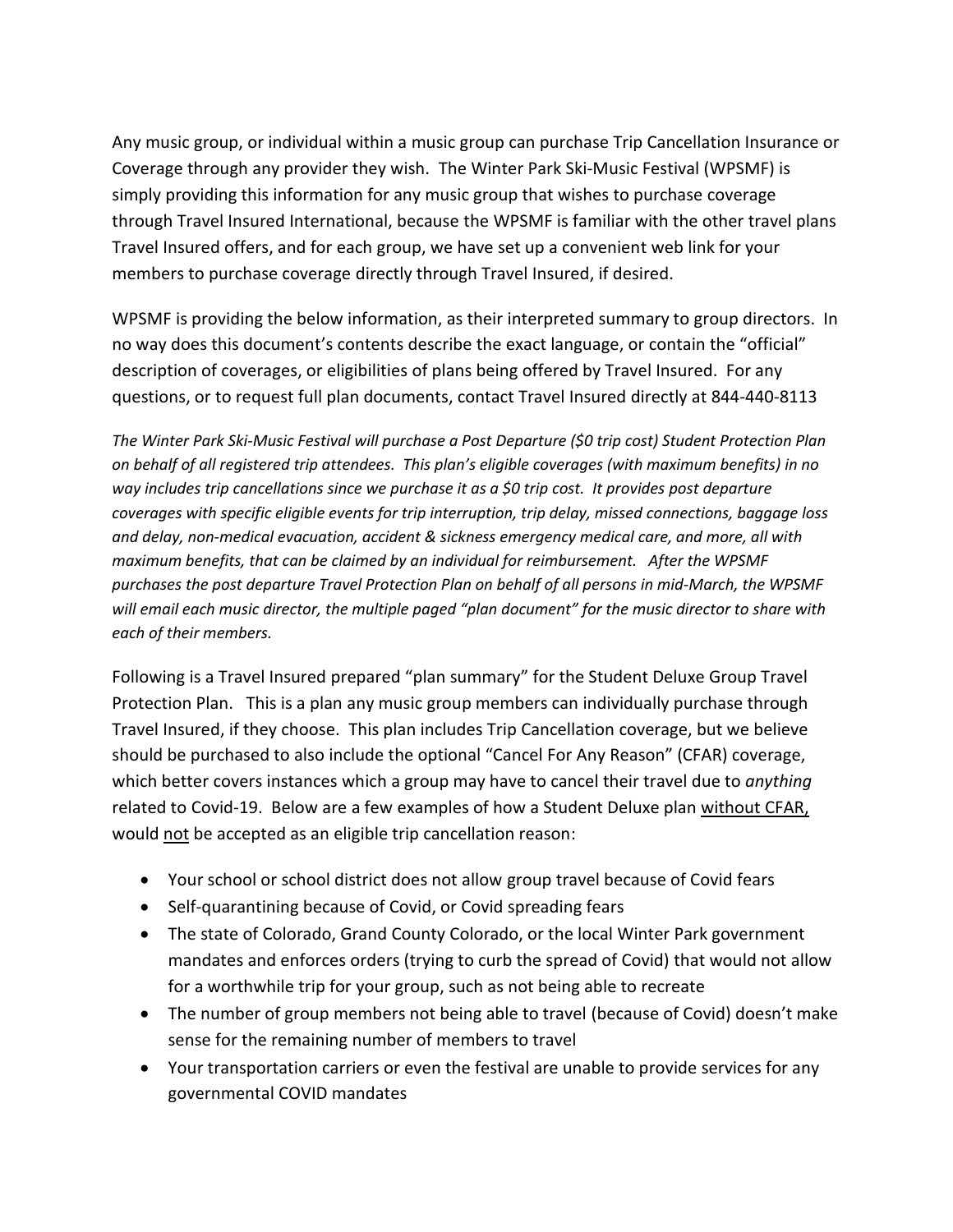# **STUDENT DELUXE**



#### **GROUP TRAVEL PROTECTION PLAN**

SCHEDULE OF INSURANCE COVERAGE AND OTHER NON-INSURANCE SERVICES

| <b>Benefit</b>                                        | <b>Maximum Limit</b> |
|-------------------------------------------------------|----------------------|
| Trip Cancellation**                                   | Trip Cost*           |
| Trip Interruption**                                   | 150% of Trip Cost    |
| Travel Delay - 6 hours                                | \$750 (\$150/day)    |
| Missed Connection - 3 hours                           | \$500                |
| <b>Baggage/Personal Effects</b>                       | \$1,500              |
| Baggage Delay - 24 hours                              | \$300                |
| Non-Medical Emergency Evacuation                      | \$150,000            |
| Accident & Sickness Medical Expense                   | \$25,000             |
| <b>Emergency Medical Evacuation, Medical</b>          | \$100,000            |
| Repatriation & Return of Remains                      |                      |
| Cancel for Any Reason (CFAR)***                       | Optional             |
| Non-Insurance Worldwide Emergency Assistance Services | Included             |

Non-Insurance Worldwide Emergency Assistance Services

Coverages may vary and not all coverage is available in all jurisdictions. \* Subject to the maximum benefit amount of \$10,000.

\*\* For \$0 Trip Cost, there is no Trip Cancellation and Trip Interruption is limited to \$500 return air only. \*\*\* CFAR coverage is up to 75% of the nonrefundable trip cost (subject to \$10,000 maximum). CFAR is optional and

available for purchase at the individual level. Trip cancellation must be 48 hours or more prior to scheduled departure. CFAR is available if purchased at the time of original plan purchase and with, or before your final payment for your trip, and you paid your Travel Supplier for the full cost for all non-refundable trip costs for your trip prior to your cancellation of your trip. For \$0 Trip Cost there is no CFAR. This benefit is not available to residents of New York State.

#### **PER PERSON RATES**

| Cost of Trip    | Rates      | With CFAR* | <b>Cost of Trip</b> | Rates | With CFAR* |
|-----------------|------------|------------|---------------------|-------|------------|
| \$0             | \$7        | N/A        | \$4,001-\$4,500     | \$121 | \$181.50   |
| \$1-\$200       | <b>S12</b> | \$18.00    | \$4,501-\$5,000     | 5135  | \$202.50   |
| \$201-\$400     | \$17       | \$25.50    | \$5,001-\$5,500     | \$149 | \$223.50   |
| \$401-\$600     | \$21       | \$31.50    | \$5,501-\$6,000     | \$163 | \$244.50   |
| \$601-\$800     | \$25       | \$37.50    | \$6,001-\$6,500     | 5177  | \$265.50   |
| \$801-\$1,000   | \$30       | \$45.00    | \$6,501-\$7,000     | \$190 | \$285.00   |
| \$1,001-\$1,500 | \$41       | \$61.50    | \$7,001-\$7,500     | 5204  | \$306.00   |
| \$1,501-\$2,000 | \$54       | 581.00     | \$7,501-\$8,000     | 5218  | \$327.00   |
| \$2,001-\$2,500 | \$68       | \$102.00   | \$8,001-\$8,500     | \$233 | \$349.50   |
| \$2,501-\$3,000 | \$81       | \$121.50   | \$8,501-\$9,000     | \$247 | \$370.50   |
| \$3,001-\$3,500 | 594        | \$141.00   | \$9,001-\$10,000    | 5261  | 5391.50    |
| \$3,501-\$4,000 | \$108      | \$162.00   |                     |       |            |

The above rates are for trips up to 30 days - for each day over 30 add \$3.00 per person per day. All of the above rates are for the plan which includes insurance and non-insurance services. \*Cancel For Any Reason (CFAR) benefit not available to residents of New York State.

**COMPETING ATHLETES CAN** 

**BE COVERED UNDER THE** 

**PLAN!** 

**Travel Insured International** B44-440-8113 groups@travelinsured.com www.travelinsured.com

111.12.2000<br>1110321 | An-2055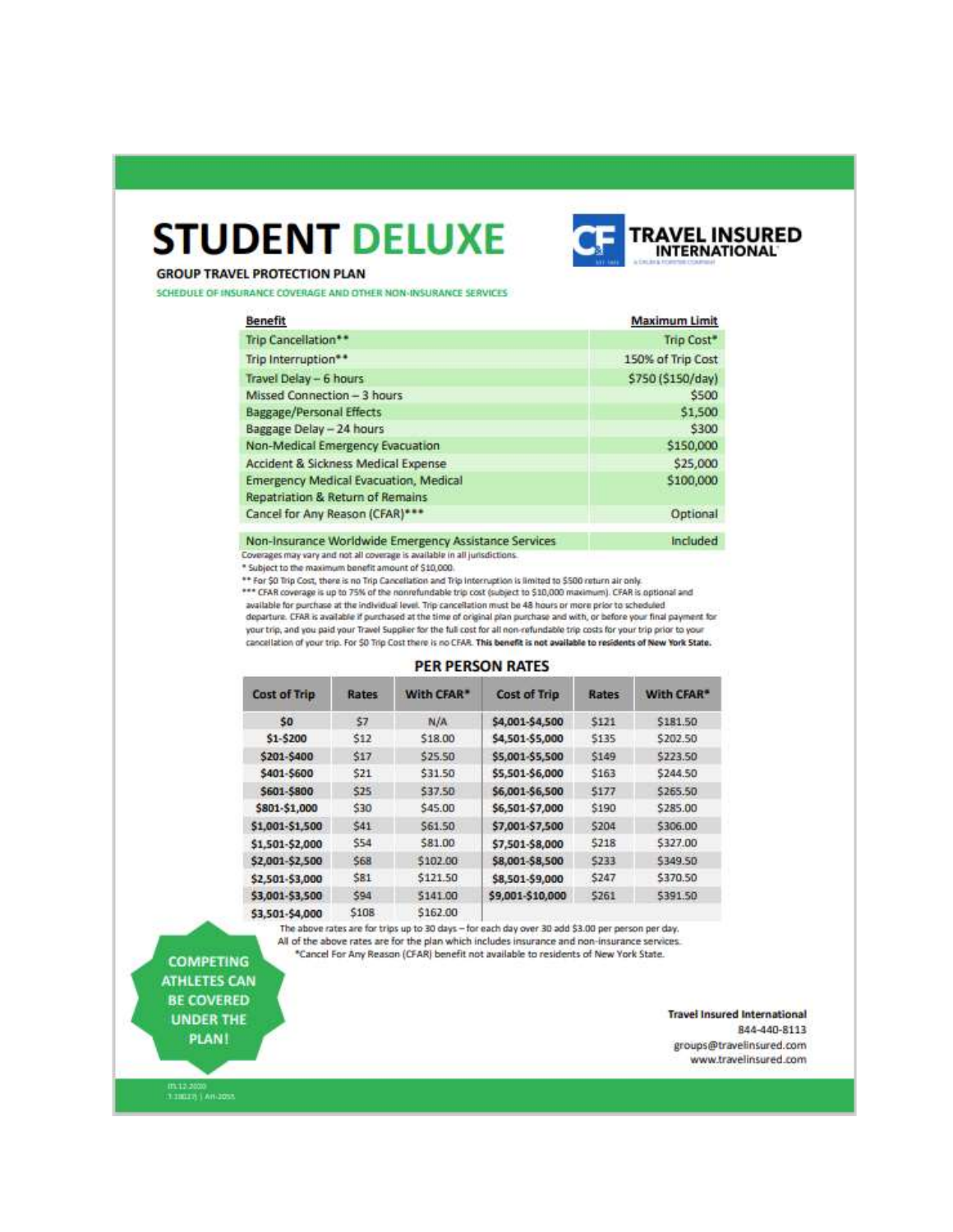#### **GENERAL LIMITATIONS AND EXCLUSIONS**

Insurance benefits are not payable for any loss due to, arising or resulting from: 1. suicide, attempted suicide or any intentionally self- inflicted injury of You, a Traveling Companion, Family Member or Business Partner booked to travel with You, while sane or insane; 2. an act of declared or undeclared war; 3. participating in maneuvers or training exercises of an armed service, except while participating in weekend or summer training for the reserve forces of the United States, including the National Guard; 4. riding or driving in races, or speed or endurance competitions or events; 5. mountaineering (engaging in the sport of scaling mountains generally requiring the use of picks, ropes, or other special equipment); 6. participating in skydiving or parachuting, hang gliding or bungee cord jumping; 7. piloting or learning to pilot or acting as a member of the crew of any aircraft; 8. being Intoxicated as defined in the Plan, or under the influence of any controlled substance unless as administered or prescribed by a Legally Qualified Physician; 9. the commission of or attempt to commit a felony or being engaged in an illegal occupation; 10. normal childbirth or pregnancy (except Complications of Pregnancy) or voluntarily induced abortion; 11. dental treatment (except as coverage is otherwise specifically provided in the Plan); 12. amounts which exceed the Maximum Benefit Amount for each coverage as shown in the Plan's Schedule of Benefits; 13. due to a Pre-Existing Condition, as defined in the Plan. The Pre-Existing Condition Limitation does not apply to the Emergency Medical Evacuation or return of remains coverage; 14. medical treatment during or arising from a Trip undertaken for the purpose or intent of securing medical treatment; 15. a mental or nervous condition, unless hospitalized for that condition while the Plan is in effect for You; 16. due to loss or damage (including death or injury) and any associated cost or expense resulting directly from the discharge, explosion or use of any device, weapon or material employing or involving chemical, biological, radiological or similar agents, whether in time of peace or war, and regardless of who commits the act and regardless of any other sequence thereto.

Additional Limitations and Exclusions Specific to Baggage and Personal Effects: Benefits are not payable for any loss caused by or resulting from: breakage of brittle or fragile articles; wear and tear or gradual deterioration; confiscation or appropriation by order of any government or custom's rule; theft or pilferage while left in any unlocked or unattended vehicle; property illegally acquired, kept, stored or transported; Your negligent acts or omissions; or property shipped as freight or shipped prior to the Scheduled Departure Date; or electrical current, including electric arcing that damages or destroys electrical devices or appliances.

#### Purchase Up to Final Trip Payment Due Date for Pre-Existing Condition Waiver!

The Pre-Existing Condition Exclusion will be waived if the protection plan is purchased at or before final trip payment due date for this trip, for the full non-refundable cost of the trip and you are not disabled from travel at the time you pay the plan cost.

#### PLEASE REFER TO THE PLAN DOCUMENTS FOR A COMPLETE DESCRIPTION OF COVERAGE.

This document contains highlights of the plans, which include travel insurance coverages underwritten by United States Fire Insurance Company under form series T210 et al. and TP-401 et al. The plans also contain non-insurance Travel Assistance Services provided by C&F Services through Active Claims Management (2018) inc., operating as Active Care Management. The cost of your plan is for the full plan. The Crum & Forster group of companies is rated A (Excellent) by AM Best 2019. C&F and Crum & Forster are registered trademarks of United States Fire Insurance Company. Insurance coverages are subject to the terms, limitations and exclusions in the plan, including an exclusion for pre-existing conditions. Coverages may vary and not all coverage is available in all jurisdictions. In most states, your travel retailer is not a licensed insurance producer/apent, and is not qualified or authorized to answer technical questions about the terms, benefits, exclusions, and conditions of the insurance offered or to evaluate the adequacy of your existing insurance coverage. Your travel retailer may provide general information about the plans offered, including a description of the coverage and price. The purchase of travel insurance is not required in order to purchase any other product or service<br>from your travel retailer. CA DOI toll free number: 800-9 additional information regarding the features and pricing of each travel plan component, please contact Travel insured: 855 Winding Brook Drive, Glastonbury, CT<br>06033; 800-243-3174; customercare@travelinsured.com; Californ

09.12.2000<br>1.20022||AH-2015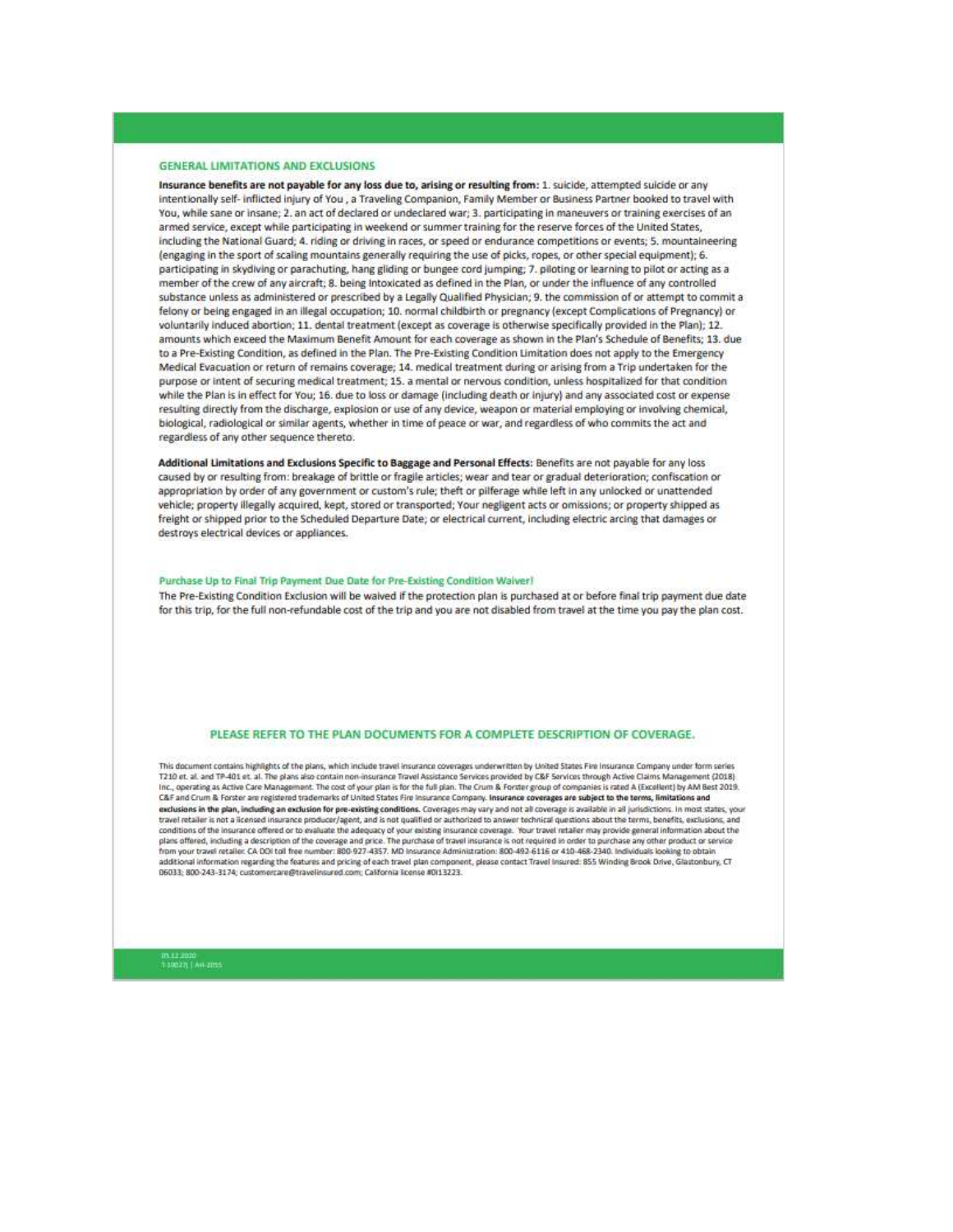### **WPSMF comments and interpretations about the above Student Deluxe plan summary:**

Notice that the Trip Cancellation coverage would reimburse 100% of a person's trip cost, up to \$10,000, but without the optional CFAR coverage, trip cancellations have a pretty narrow scope of reasons/events that provide the full 100% trip cost coverage. As interpreted by WPSMF: these events would have to be something like death, being highjacked, your residence becomes uninhabitable (due to fire, burglary, flood or natural disaster), theft of passports, police reported traffic accident on way to scheduled departure point, bankruptcy of airline or bus company, inclement weather that causes 18 hours of delay, felony assault to you, or acts of terrorsism. Rather than not being covered because your trip cancellation reason was not eligible, we suggest paying for the optional CFAR coverage, so any reason for cancelling will provide at least 75% of trip cost coverage.

Now let's talk about some important eligibility details about the Student Deluxe Plan with the optional CFAR coverage. Below are all the CFAR eligibility requirements listed within the "full plan document" that will be provided to any individual after they purchase.

## Not applicable for \$0 Trip Costs

Applicable only when when purchased within at the time of original plan purchase and if the appropriate additional premium has been paid.

If you cancel Your Trip for any reason not otherwise coverd by this plan, benefits will be paid for up to 75% of the Prepaid, forfeited, non-refundable Payments or Deposits You paid for Your Trip provided:

- a. Your payment or Deposit for this plan is received with or before the final Payment for Your Trip; and
- b. You have paid the Travel Supplier for the full cost for all non-refundable Trip costs for Your Trip prior to Your cancellation of Your Trip; and
- c. You cancel Your Trip 48 hours or more before Your Scheduled Departure

## **WPSMF interpretation of the above:**

- If a person wants the CFAR coverage, they obviously have to have a trip cost more than \$0.
- If a person wants the CFAR coverage, it has to be purchased at the same time they purchase the Student Deluxe plan. So if a person thought the optional CFAR coverage were not needed, and they purchased the less expensive premium (without CFAR), they cannot go back later and purchase it additionally.
- A person has to purchase the Student Deluxe with CFAR coverage **prior to making the final payment for their trip**. If you had a claim, failure to evidence this would probably result in a denial of claim.
- For festival groups, the music director is probably the person making the all payments to the airlines, bus company, the festival, and other trip suppliers. In order for a claim to be made by any indivdual, all suppliers have to be paid prior to any individual cancelling their trip.
- Any person wanting to cancel their trip, has to cancel trip at least 48 hours prior to their departure date.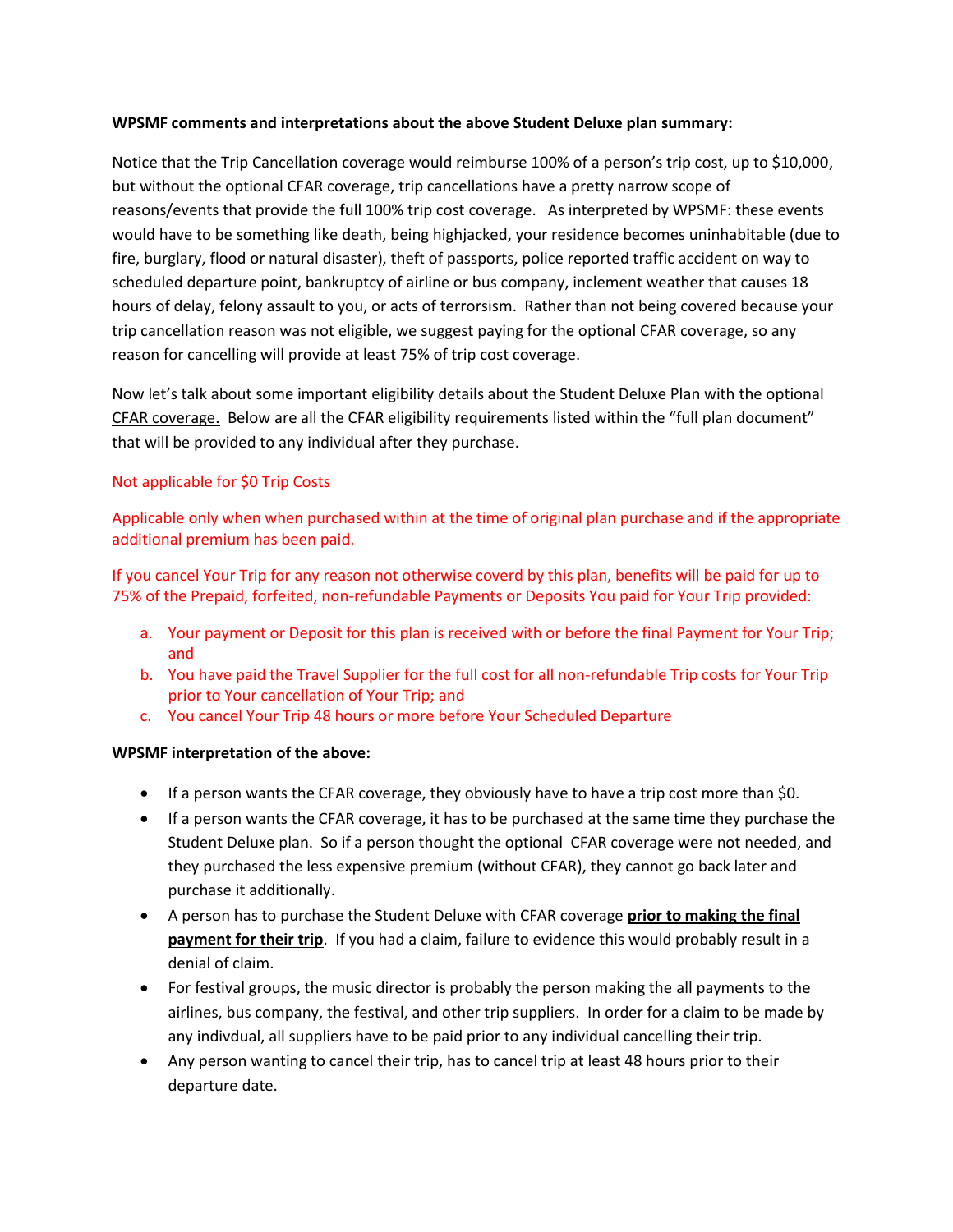## **Questions the WPSMF has asked our Travel Insured representative, and our interpretation of their response:**

- Q: Let's say a music director has already received full payment from an individual or individuals, is there no way those persons can purchase the plan with the optional CFAR coverage? A: No, a plan with CFAR cannot be purchased after the final trip payment.
- Q: What if a music director increased the trip cost slightly, which then required all members to pay an additional final payment later, in order to circumvent the requirement of having to purchase the plan with CFAR prior to making their final payment? A: If a person were to file a claim for their trip cancellation (with CFAR), it would be evident to the claims department that the smaller final payment was created for the purpose of avoiding the purchase date requirement, resulting in a denial of claim.
- Q: Some group members and adults will be paying different trip costs, since some adults may have requested more private lodging accomodations that have an additional cost, and thus a higher trip cost. Its okay for members within the same group to have different trip costs, right? A: Sure, the coverage is based on what each individual pays, and the trip cost can be different for group members.
- Q: What if a parent or adult purchased coverage for a larger trip cost than what they actually paid? A: If a claim were filed, the claims department will be requesting all the documentation for the amounts paid. Even if a person paid a premium for a higher trip cost, the claim will be based on what they actually paid for the trip. That person might be eligible for a refund with the difference in excessive premium.
- Q: What if a person paid for coverage below what they paid in trip costs? A: The claim will be based on what they paid for. A person should never underestimate their actual trip cost.
- Q: Some groups rely upon fundraising to supplement the amount each member pays for the trip. Since the claim is based on the amount of money paid toward a trip, can fundrasing also be included in trip "cost" for that person. A: If a person can prove money has been applied (even through fundraising), that traveler would have a record of payment and can ask for its reimbursement.
- Q: Some of our groups are using a 2020 payment credit they have with WPSMF, towards the 2021 trip. Does this not allow their members to purchase the plan with CFAR? A: Any person purchasing the Student Deluxe plan with CFAR must purchase it prior to making their final payment. If they are not having to pay additional money toward their 2021 trip, and if they purchase the plan, misrepresenting the final payment date will result in the claim being denied because they should not be able to evidence a trip payment after the purchase of the plan with CFAR.
- Q: What if a group has the WPSMF 2020 payment credit, disqualifying most its members from purchasing the Student Deluxe plan with CFAR, but the group also has new or additional members that will be paying for the trip cost. Can those members purchase the plan? A: Yes, if they can prove they paid for trip cost, with a final trip payment paid after the plan purchase.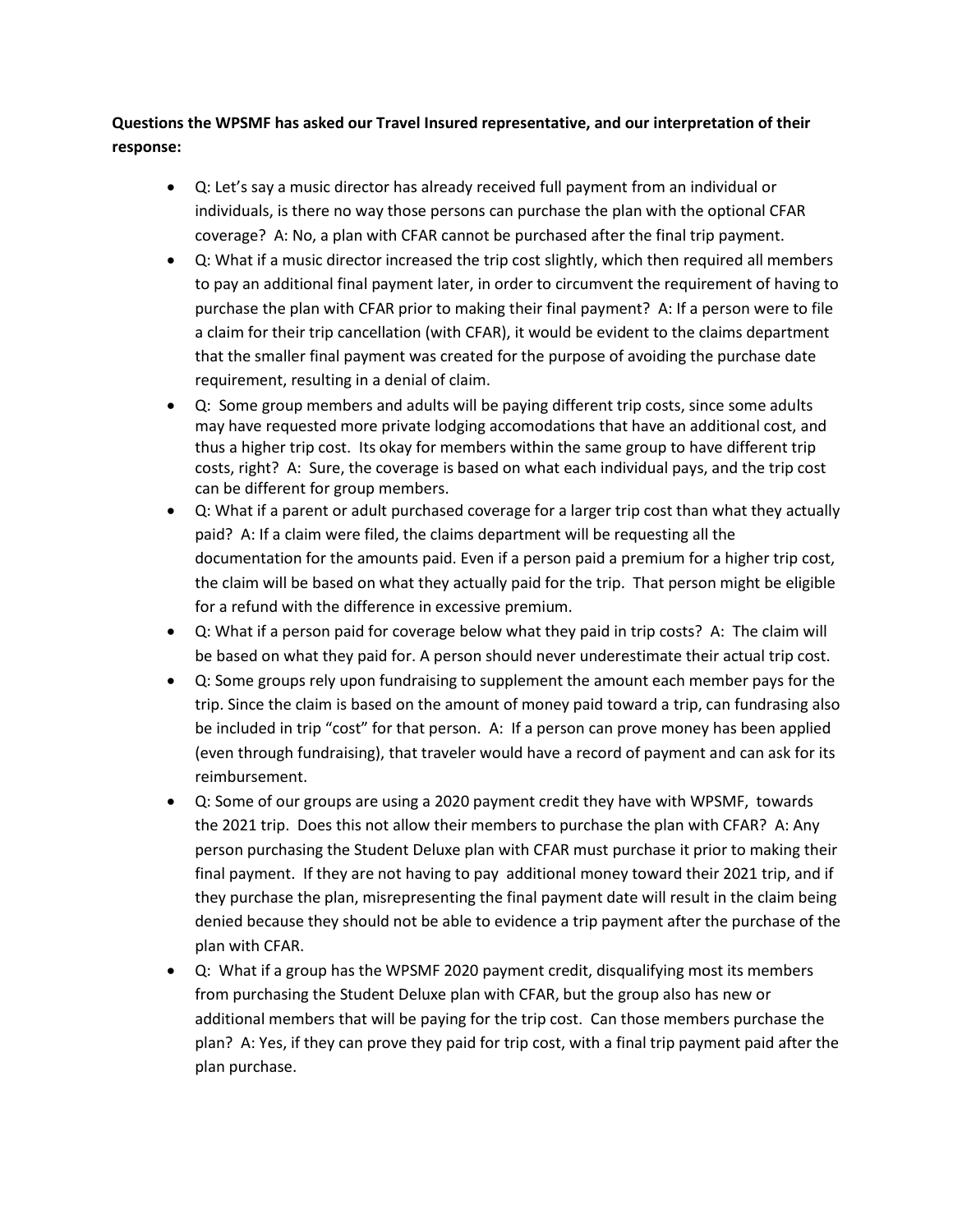- Q: The school or music program is not charging some or all of their chaperones a trip cost, as a courtesy to them for serving as chaperones. But it is a cost to the program. Could the school or music program show where they paid on behalf of the chaperone, if a claim were made, reimbursing the school or music program? A: Our products are designed to protect the out-of-pocket expenses of the traveler. We do not protect the investment of a thirdparty organization. If the traveler has paid toward the trip, then they can purchase our product to protect that investment. If they have not, unfortunately, the third party cannot protect its investment.
- Q: For kids who may pay cash, would a receipt from the school secretary, or program secretary/treasurer suffice for a claim? A: a cash receipt is fine and can be allowed.
- Q: What if a group adds a "last minute" person to their trip roster? A: As long as that person purchases the plan with CFAR before that person pays for the trip.

If a group has further questions about the Student Deluxe plan with or without the optional CFAR coverage, please feel free to ask the WPSMF staff. We will most likely refer you to Travel Insured for any question that is specific, detailed, or we cannot easily find within the plan document.

Next, we wanted to share with each director what is involved with their students, parents and adults purchasing a Student Deluxe Plan through Travel Insured's website, if this is something your group members want to pursue. WPSMF staff has simply added a second travel plan, for each group, within our online management of Travel Protection Plans with Travel Insured. *The first plan is the Post Departure, \$0 trip cost, Travel Protection we purchase on behalf of every registered group member within WPSMF Online in mid February . We pay and manage this plan. You will get the group roster in March, with the plan documents to distribute to your members however you wish.*

The second plan we have added for each group is the Student Deluxe Protection Plan with CFAR. We thought there would be no interest in purchasing the Student Deluxe plan without CFAR since the Trip Cancellation reason parameters are so narrow. All we have done is input your group name, the travel destination of Colorado, and the travel dates we have your group. By doing so, Travel Insured created a weblink your members can access to purchase coverage if they choose. We created this for each group for organizational purposes only. **If a group director wants the web link for their members to purchase coverage from, just ask us, and we will provide.** 

Lastly, we thought we would show directors what each member will see if they purchase the Student Deluxe Plan with CFAR through Travel Insured's website. **You probably want to review the following pages, so you can give an ounce of instruction to the parents and adults.** See our comments below each picture.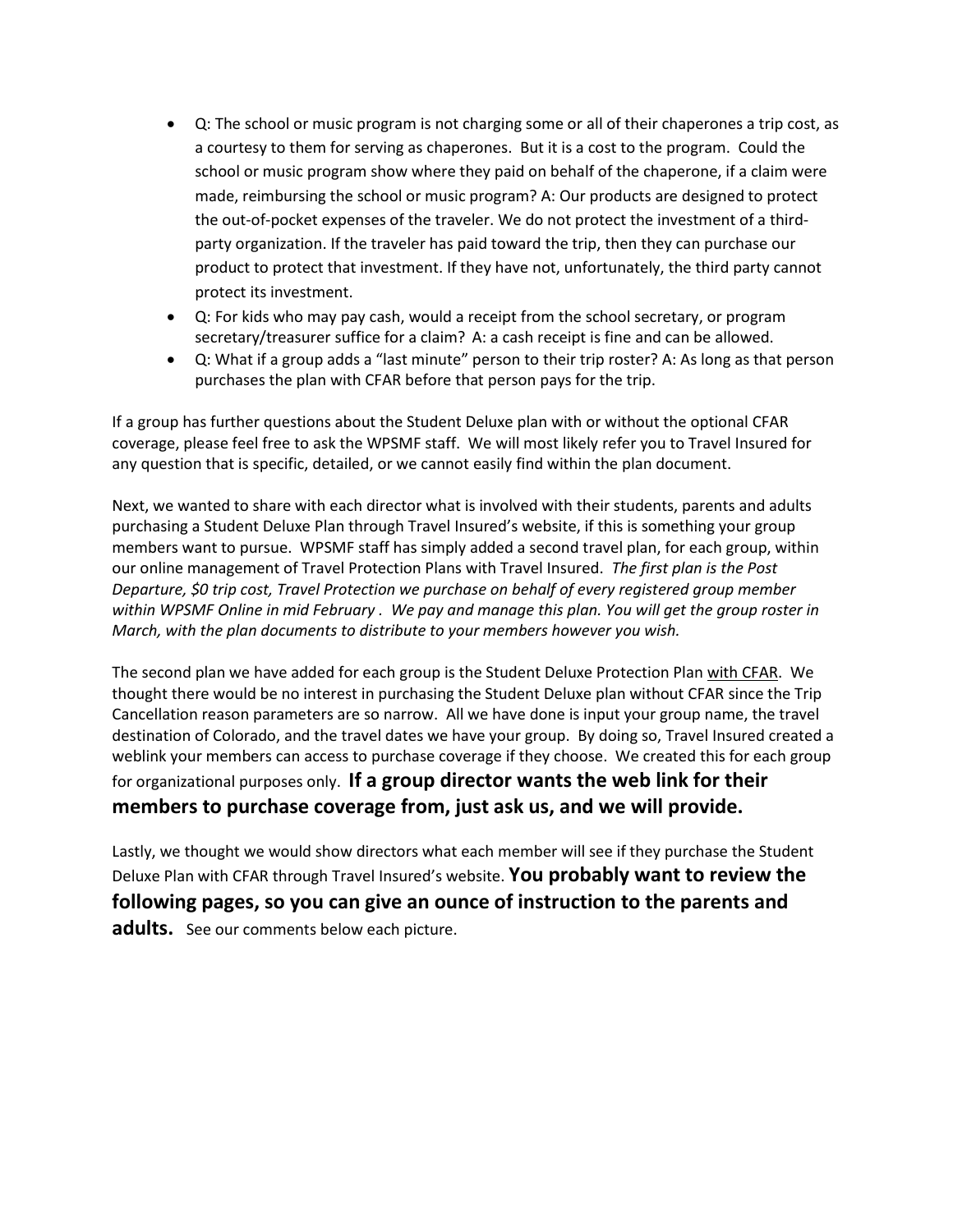**If a director request from WPSMF the web link for their members to purchase the Student Deluxe plan with the CFAR coverage, below is what your parents and adults will see:**



# Winter Park Ski - Music Festival

| Traveler Information (enter travelers here)       |                   |                |                   |  |
|---------------------------------------------------|-------------------|----------------|-------------------|--|
| John S Doe                                        |                   |                |                   |  |
| Trip Cost for Primary Traveler (?)                |                   |                |                   |  |
| 500.00                                            |                   |                |                   |  |
| (U.S. Dollars)                                    |                   |                |                   |  |
| First Name                                        | Middle Initial    | Last Name      |                   |  |
| John                                              | S                 | Doe            |                   |  |
| Email                                             | Confirm Email     |                |                   |  |
| johndoe@gmail.com                                 | johndoe@gmail.com |                |                   |  |
| Country                                           |                   |                |                   |  |
| <b>United States</b>                              |                   | $\checkmark$   |                   |  |
| Street Address or P.O. Box                        |                   |                |                   |  |
| 123 Anystreet                                     |                   | Address Line 2 |                   |  |
|                                                   |                   |                |                   |  |
| City<br>Anycity                                   | State<br>Colorado | $\checkmark$   | Zip Code<br>99999 |  |
| ADDITIONAL TRAVELER                               |                   |                |                   |  |
| Primary Traveler Telephone(s) (policy telephones) |                   |                |                   |  |
| Phone<br>International                            |                   | Phone Type     |                   |  |
|                                                   | (555) 999-9999    | Home<br>v      |                   |  |
|                                                   |                   |                |                   |  |
| <b>ADDITIONAL PHONE</b>                           |                   |                |                   |  |

Each person will enter their entire trip cost (including all prepaid items such as transportation, the festival charges, meals, etc.) their name, email address, address and telephone number**. Directors will probably want to give a bit of instruction to all purchasing members as to the trip cost to enter, and encourage members not to underestimate the trip cost!** See the afore listed Plan Summary for the per person rates listed for CFAR coverage.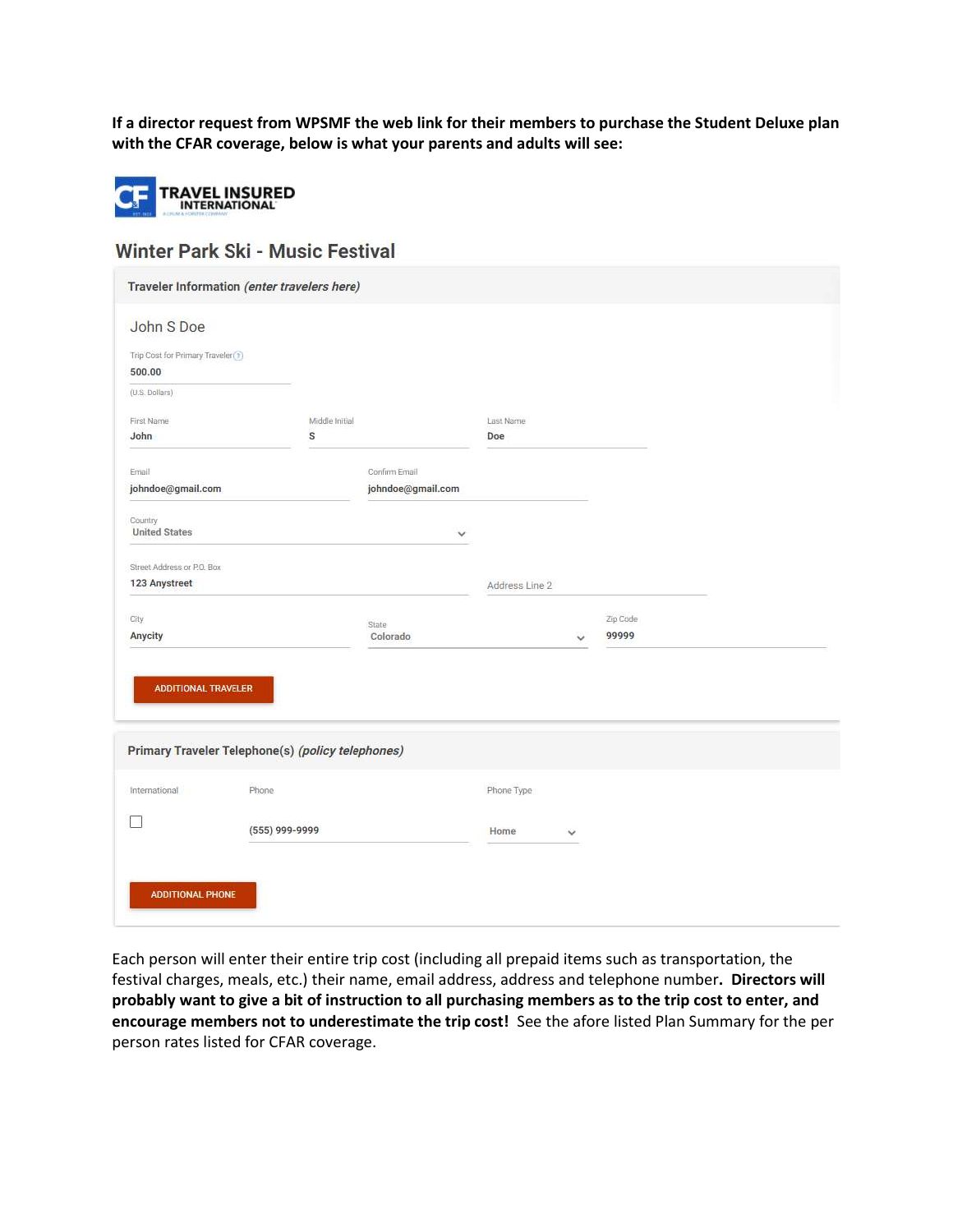

Once a member has input their trip cost and name, a window will appear showing the respective per person premium amount. Again, each music group has been set up to purchase the Student Deluxe plan with the optional CFAR coverage. This amount should be congruent with the CFAR rates listed previously in Plan Summary. It appears a family could select the "Additional Traveler" button to add another family member, to pay once for multiple persons

| Trip Information (dates, destination & carriers)       |                                          |                                                                                                                |
|--------------------------------------------------------|------------------------------------------|----------------------------------------------------------------------------------------------------------------|
| Departure Date<br>4/8/2021<br>m/d/yyyy                 | Return Date<br>4/11/2021<br>$m/d$ / yyyy | Trip Length 4 days                                                                                             |
| Final Payment Date<br>$(7)$ 2/10/2021<br>岜<br>m/d/yyyy |                                          | Final Payment Date is the date you made your final payment for the trip, not the group final payment due date. |
| <b>Trip Destinations</b>                               |                                          |                                                                                                                |
| Legacy Destination                                     |                                          |                                                                                                                |
| Colorado                                               |                                          | $\checkmark$                                                                                                   |

We have input your group's travel dates, which should auto populate the dates. If a member needs to input something different for their travel dates (different from what we have on record), encourage them to do so.

Final Payment Due Date: We found that a person has to select the calendar icon, and select the date there, rather than typing this date. **This is the date their final payment for trip costs are due. If a person selects a date in the past, remember, this disqualifies them from purchasing after their final payment date. Directors will probably want to give some additional instruction about this form field!**